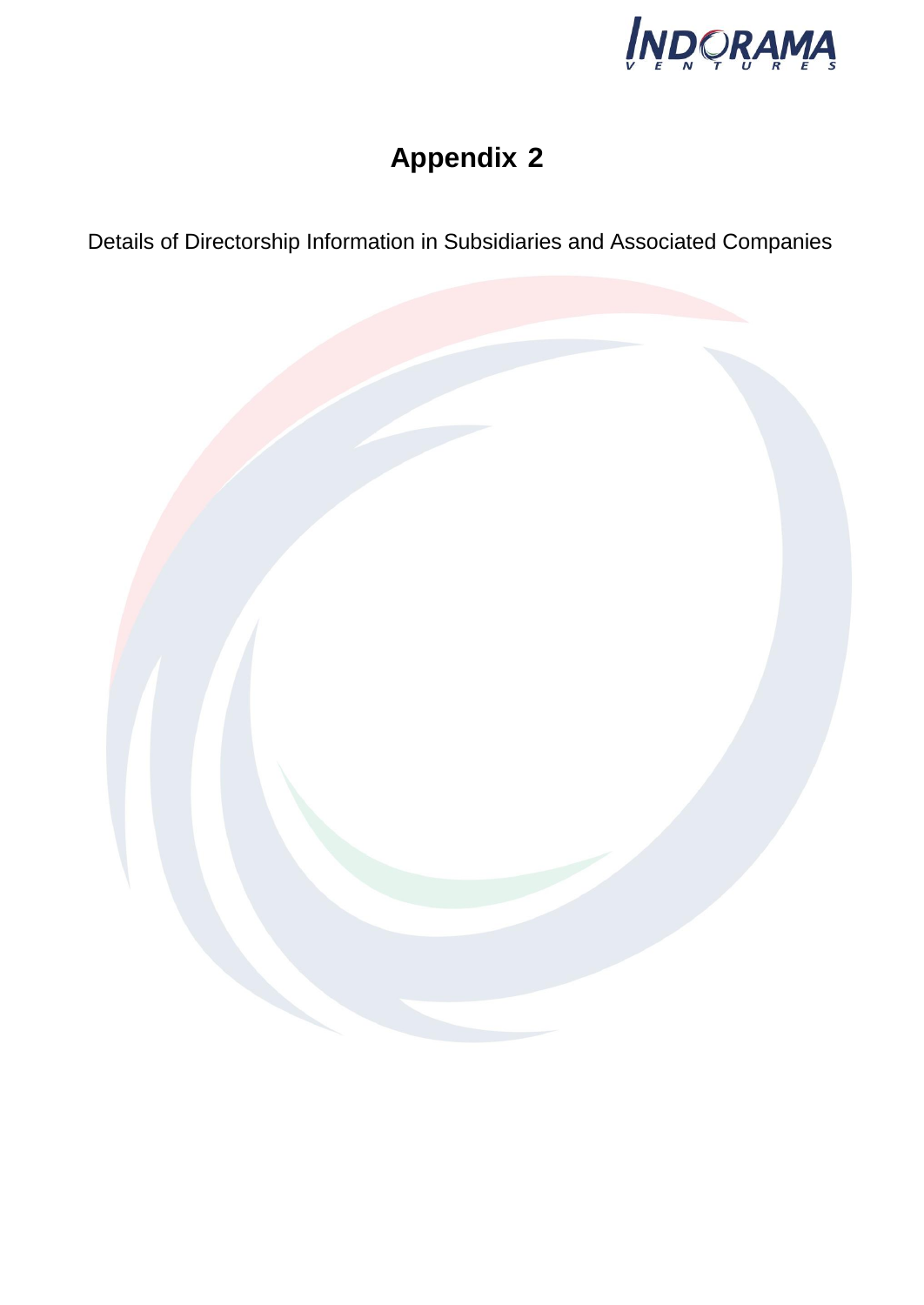## **Attachment 2 Details of Directorship Information in Subsidiaries and Associated Companies as of 31 December 2021**

As of 31 December 2021, the Company has 181 subsidiaries/Associated Companies; a subsidiary generated income over 10 percent of total revenue of consolidated financial statements in 2021. However, the Company has shown the top ten subsidiaries which generate the higher income in 2021 as follows:

|                                          | Subsidiaries                                              |                                  |                                  |                                                           |                                  |                                  |                                                           |                                  |                                  |                                                                                                         |
|------------------------------------------|-----------------------------------------------------------|----------------------------------|----------------------------------|-----------------------------------------------------------|----------------------------------|----------------------------------|-----------------------------------------------------------|----------------------------------|----------------------------------|---------------------------------------------------------------------------------------------------------|
| Name                                     | <b>IVOX</b>                                               | <b>IDPIPL</b>                    | <b>IVLMX</b>                     | <b>IVQS</b>                                               | <b>IVXP</b>                      | <b>ALPHAPET</b>                  | <b>AVGOL</b>                                              | <b>IRSL</b>                      | P                                | <b>IVE</b>                                                                                              |
| 1) Mr. Yashovardhan Lohia                |                                                           |                                  |                                  |                                                           |                                  |                                  |                                                           |                                  | $\ensuremath{\mathnormal{/\!/}}$ |                                                                                                         |
| 2) Mr. Dilip Kumar Agarwal               | $\frac{1}{2}$                                             | $^{\prime\prime}$                | $X,$ //                          | $X,$ //                                                   | $\sqrt{ }$                       | $\sqrt{}$                        | $X,$ //                                                   |                                  | $X,$ //                          |                                                                                                         |
| 3) Mr. Sanjay Ahuja                      |                                                           | $\ensuremath{\mathnormal{/\!/}}$ |                                  |                                                           |                                  |                                  |                                                           |                                  | $\frac{1}{2}$                    | $\sqrt{}$                                                                                               |
| 4) Mr. Satyanarayan Mohta                |                                                           |                                  | $\ensuremath{\mathnormal{/\!/}}$ |                                                           | $\frac{1}{2}$                    | $\sqrt{ }$                       |                                                           |                                  |                                  |                                                                                                         |
| 5) Mr. Hussam Mohamed Awad               |                                                           |                                  | $\ensuremath{\mathnormal{/\!/}}$ |                                                           |                                  | $\ensuremath{\mathnormal{/\!/}}$ |                                                           |                                  |                                  |                                                                                                         |
| 6) Mr. Srinivasan Andagudi Prabhushankar |                                                           |                                  | $\ensuremath{\mathnormal{/\!/}}$ |                                                           |                                  |                                  |                                                           |                                  |                                  |                                                                                                         |
| 7) Mr. Vipin Kumar                       |                                                           | $\ensuremath{\mathnormal{/\!/}}$ |                                  |                                                           |                                  |                                  |                                                           |                                  |                                  |                                                                                                         |
| 8) Mr. Ramesh Kumar Narsinghpura         |                                                           |                                  | $\ensuremath{\mathnormal{/\!/}}$ |                                                           |                                  |                                  |                                                           |                                  | $\ensuremath{\mathnormal{/\!/}}$ |                                                                                                         |
| 9) Mr. Ashok Kumar Arora                 |                                                           |                                  |                                  |                                                           |                                  |                                  | $\mathcal{U}% _{M_{1},M_{2}}^{\alpha,\beta}(\varepsilon)$ |                                  | $\ensuremath{\mathnormal{/\!/}}$ |                                                                                                         |
| 10) Mr. Sunil Baldi                      |                                                           |                                  |                                  | $\ensuremath{\mathnormal{/\!/}}$                          |                                  |                                  |                                                           |                                  |                                  | $\ensuremath{\mathnormal{}}\xspace/\ensuremath{\mathnormal{}}\xspace$                                   |
| 11) Mr. Anand Kumar Agrawal              |                                                           |                                  | $^{\prime\prime}$                |                                                           |                                  |                                  |                                                           |                                  |                                  |                                                                                                         |
| 12) Mr. Sunil Fotedar                    |                                                           |                                  |                                  |                                                           | $\ensuremath{\mathnormal{/\!/}}$ |                                  |                                                           |                                  |                                  |                                                                                                         |
| 13) Mr. Paolo Clivati                    |                                                           |                                  |                                  | $\mathcal{U}% _{M_{1},M_{2}}^{\alpha,\beta}(\varepsilon)$ |                                  |                                  |                                                           |                                  |                                  |                                                                                                         |
| 14) Mr. Alejandro Martinez Rubi          |                                                           |                                  |                                  | $\ensuremath{\mathnormal{/\!/}}$                          |                                  |                                  |                                                           |                                  |                                  |                                                                                                         |
| 15) Mr. Shishir Vijay Pimplikar          |                                                           |                                  |                                  |                                                           |                                  |                                  | $\mathcal{U}% _{M_{1},M_{2}}^{\alpha,\beta}(\varepsilon)$ |                                  |                                  |                                                                                                         |
| 16) Mr. Chandra Kumar Dhanuka            |                                                           | $X,$ //                          |                                  |                                                           |                                  |                                  |                                                           |                                  |                                  |                                                                                                         |
| 17) Mr. Rajiv Kumar Sharma               |                                                           | $\ensuremath{\mathnormal{/\!/}}$ |                                  |                                                           |                                  |                                  |                                                           |                                  |                                  |                                                                                                         |
| 18) Mr. Brijesh Kumar Biyani             |                                                           | $\ensuremath{\mathnormal{/\!/}}$ |                                  |                                                           |                                  |                                  |                                                           |                                  |                                  |                                                                                                         |
| 19) Mr. Ananta Venkata Ravikanth Gosala  |                                                           | $\ensuremath{\mathnormal{/\!/}}$ |                                  |                                                           |                                  |                                  |                                                           |                                  |                                  | $\ensuremath{\mathnormal{}}\xspace/\ensuremath{\mathnormal{}}\xspace/\ensuremath{\mathnormal{}}\xspace$ |
| 20) Mr. Shachar Rachim                   |                                                           |                                  |                                  |                                                           |                                  |                                  | $\ensuremath{\mathnormal{/\!/}}$                          |                                  |                                  |                                                                                                         |
| 21) Ms. Rita Avni                        |                                                           |                                  |                                  |                                                           |                                  |                                  | $\mathcal{U}% _{M_{1},M_{2}}^{\alpha,\beta}(\varepsilon)$ |                                  |                                  |                                                                                                         |
| 22) Mr. Rami Entin                       |                                                           |                                  |                                  |                                                           |                                  |                                  | $\ensuremath{\mathnormal{/\!/}}$                          |                                  |                                  |                                                                                                         |
| 23) Mr. Jacob Goldman                    |                                                           |                                  |                                  |                                                           |                                  |                                  | $\ensuremath{\mathnormal{/\!/}}$                          |                                  |                                  |                                                                                                         |
| 24) Mr. Alastair Port                    | $\ensuremath{\mathnormal{/\!/}}$                          |                                  |                                  |                                                           |                                  |                                  |                                                           |                                  |                                  |                                                                                                         |
| 25) Mr. Joel Saltzman                    | $\mathcal{U}% _{M_{1},M_{2}}^{\alpha,\beta}(\varepsilon)$ |                                  |                                  |                                                           |                                  |                                  |                                                           |                                  |                                  |                                                                                                         |
| 26) Mr. Kumar Sambhaw Ladha              |                                                           |                                  |                                  | $\ensuremath{\mathnormal{/\!/}}$                          |                                  |                                  |                                                           |                                  |                                  |                                                                                                         |
| 27) Mr. Christopher Kenneally            |                                                           |                                  |                                  |                                                           |                                  |                                  | $\frac{1}{2}$                                             |                                  |                                  | $X,$ //                                                                                                 |
| 28) Mr. Om Prakash Lohia                 |                                                           |                                  |                                  |                                                           |                                  |                                  |                                                           | $\ensuremath{\mathnormal{/\!/}}$ |                                  |                                                                                                         |
| 29) Mr. Vishal Lohia                     |                                                           |                                  |                                  |                                                           |                                  |                                  |                                                           | $\ensuremath{\mathnormal{/\!/}}$ |                                  |                                                                                                         |
| 30) Mr. Suman Jyoti Khaitan              |                                                           |                                  |                                  |                                                           |                                  |                                  |                                                           | $^{\prime\prime}$                |                                  |                                                                                                         |
| 31) Ms. Ranjana Agarwal                  |                                                           |                                  |                                  |                                                           |                                  |                                  |                                                           | $\ensuremath{\mathnormal{/\!/}}$ |                                  |                                                                                                         |
| 32) Mr. Dhanendra Kumar                  |                                                           |                                  |                                  |                                                           |                                  |                                  |                                                           | $\ensuremath{\mathnormal{/\!/}}$ |                                  |                                                                                                         |
| 33) Mr. Dharmpal Agarwal                 |                                                           |                                  |                                  |                                                           |                                  |                                  |                                                           | $\frac{1}{2}$                    |                                  |                                                                                                         |
| 34) Mr Hemant Balkrishna Bal             |                                                           |                                  |                                  |                                                           |                                  |                                  |                                                           | $\ensuremath{\mathnormal{/\!/}}$ |                                  |                                                                                                         |

Remark:  $X = Chairman$  / = Director // = Executive Director